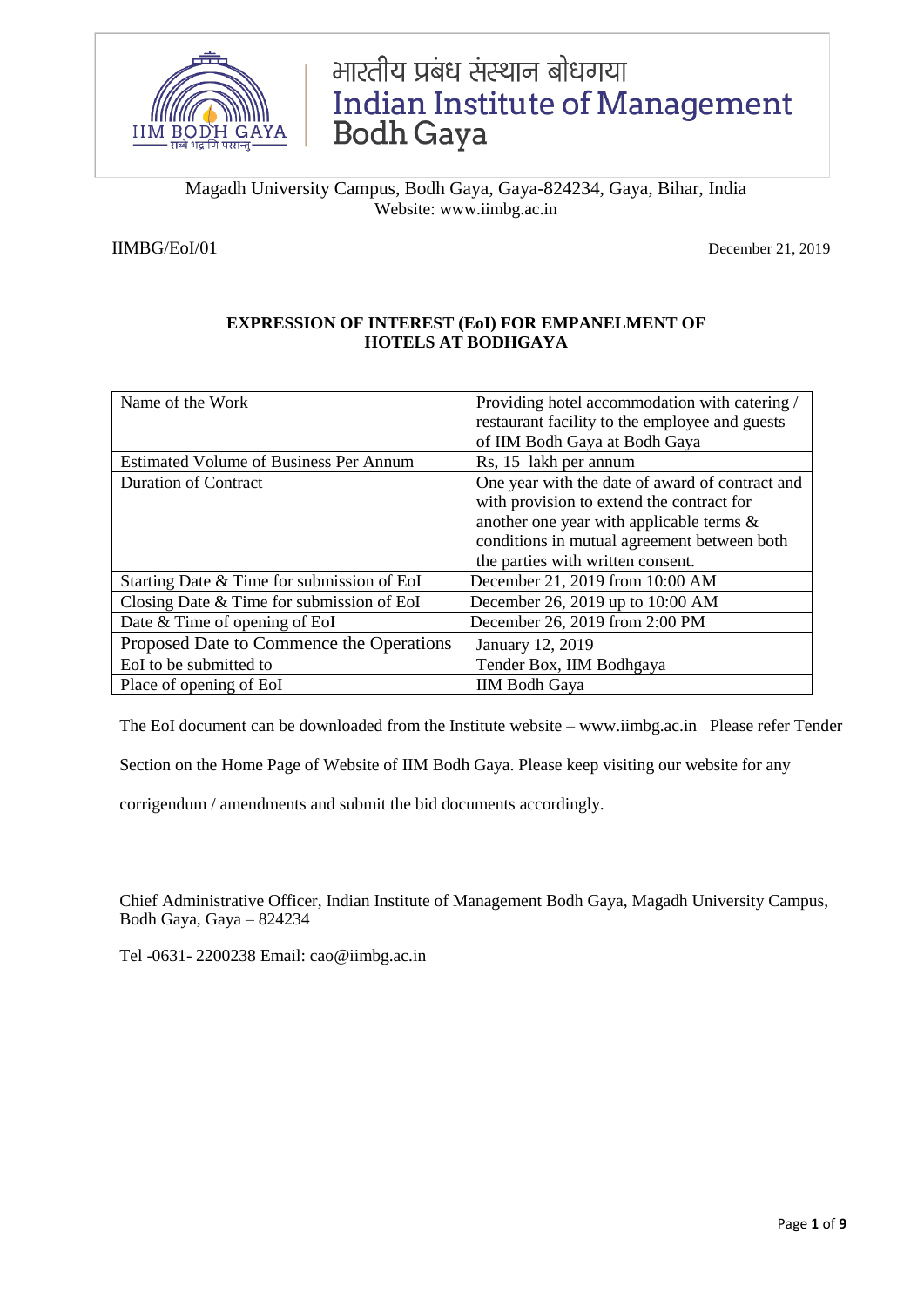# **Expression of Interest for Empanelment of Hotel for providing accommodation at Bodh Gaya**

# **Background:**

Indian Institute of Management Bodh Gaya is an Institution of National Importance under the Indian Institutes of Management Act, 2017.

IIM Bodh Gaya is inviting EoIs in prescribed format along with documentary proof from registered hotels situated in Bodh Gaya having fully furnished rooms with catering & restaurant facility for the employees and guests of IIM Bodh Gaya.

## **Eligibility Criteria for Intending Hotel Empanelment and Rate Contract:**

The eligibility criteria will be as per the supporting documents and details required to be filled in Annexure – I.

## **Terms & Conditions:**

- 1. The EoIs are invited from reputed hotels for rate contract for the period of one year with the date of award of contract and with provision to extend the contract for another one year with applicable terms & conditions in mutual agreement between both the parties with written consent. .
- 2. The hotel room tariff should be for 24 hours cycle with complimentary breakfast, free wi-fi / internet services and such like facilities. The tariff should include room rent as applicable with basic catering facilities as available to other guests. However, expenses on account of individual needs like laundry, telephone usage charges and such other expenses of personal nature should be billed directly to the occupant.
- 3. The IIM Bodh Gaya shall book the different category of rooms on the basis of requirement of the Institute and type of guests.
- 4. The catering services (Lunch, Dinner) in addition to inbuilt to room rent would require intimation of IIM Bodh Gaya's authorized officials, along with financial limits bid down if any.
- 5. Based on the actual booking of rooms during the month, the empaneled hotel has to submit the bills addressing to "IIM Bodh Gaya" with details on monthly basis. The bill, if found correct for payment, will be paid within 30 days.
- 6. EOI Documents can be downloaded from the Institute website www.iimbg.ac.in Please refer Tender section on the Home Page of the Website and keep visiting our website for any corrigendum / amendments and submit the bid documents accordingly.
- 7. Tender/Offers may be sent by post /hand to the office of the Tender Inviting Authority namely, CAO, Indian Institute of Management Bodh Gaya, Magadh University Campus, Bodh Gaya, Gaya -824234, Bihar, India, **clearly mentioning IIMBG/EoI/01 on the envelope**.
- 8. IIM Bodh Gaya has no obligation for any loss/delay/non-receipt of offers. Offers received late/incomplete are liable for rejection/non-acceptance.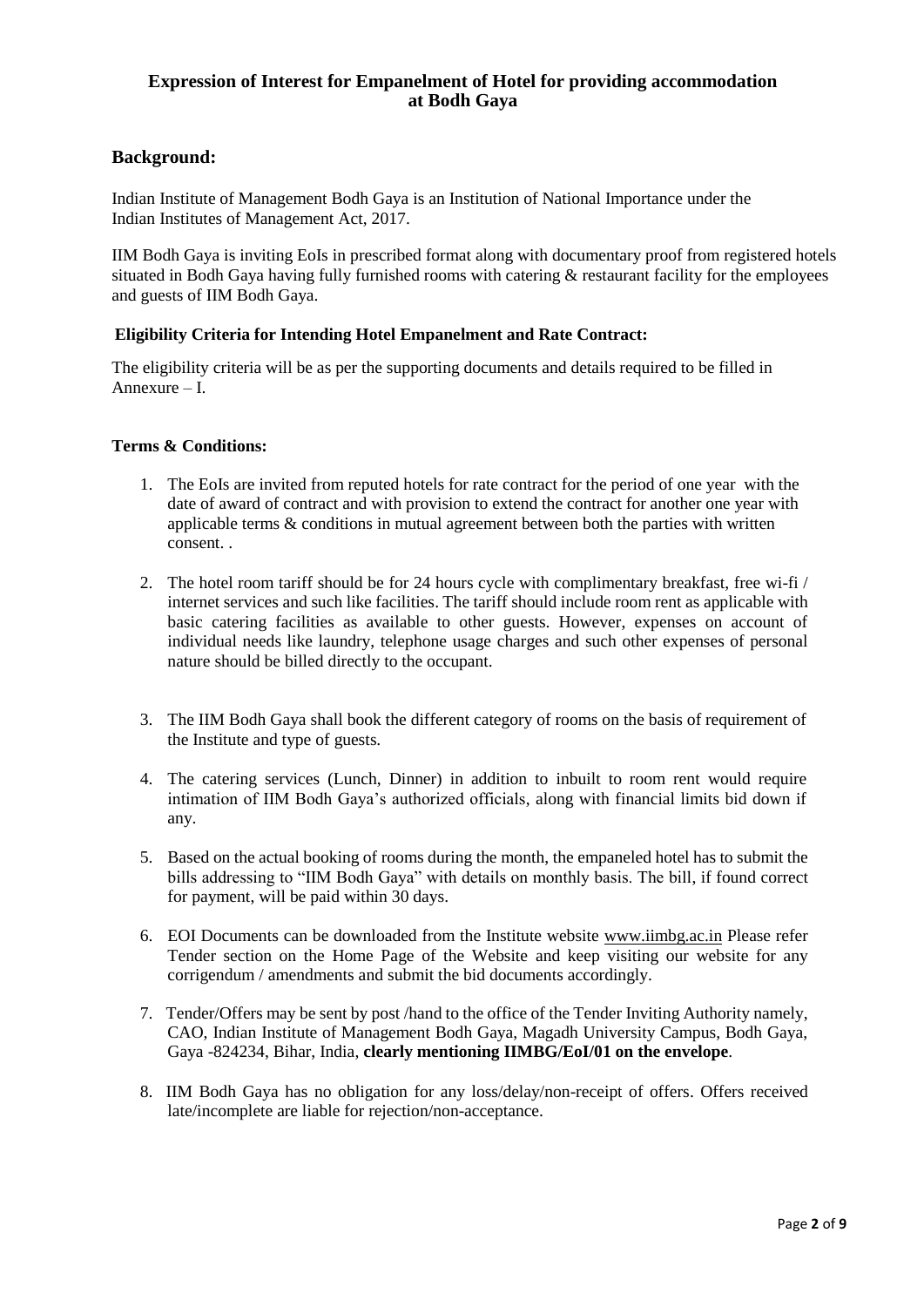- 9. The offers will be scrutinized by the committee constituted for the purpose. If required, the committee will visit the hotels to inspect the facilities and amenities claimed in the offer. The committee will recommend the names of hotels suitable for empanelment for each location. The decision of the committee will be final and binding to the bidders.
- 10. The offer shall be valid for 3 (Three) months from the last date of submission of EoI / revised EoI (if any).
- 11. The Institute reserves the right to modify the conditions of the EoI, at any time, without assigning any reasons for the same.
- 12. IIM Bodh Gaya reserves the right to accept/reject any offer in part or full, without assigning any reason whatsoever.
- 13. If the last date of receiving/opening of the offer coincides with a holiday, then the next working day shall be the receiving/opening date.
- 14. The final selection of vender will be as per the following selection process:
	- (i) Verification of documents by committee constituted for the purpose in support of eligibility criteria with Financial Effect as mentioned in Annexure – I;
	- (ii) Physical visit of hotel premises (if required) to check the services, amenities and credentials of the hotel by the committee constituted for this purpose for ground validation.
	- (iii) Evaluation of financial effect by committee in view of amenities and competitiveness of rates.
	- (iv) Recommendation of names of hotels suitable for empanelment;
	- (v) Approval of names of hotels suitable for empanelment by competent authority. The Institute may empanel one or more hotels as per requirement and budget.
	- (vi) The decision of the Institute in the matter will be final and binding to all the bidders/empaneled hotels.

## **15. Penalty**

- (a) The tenderer should ensure regular and uninterrupted quality services at all times.
- (b) Failure of service and negligence shall be measured in terms of the following:
	- (i) Not providing accommodation and services as per the booking;
	- (i) Any other matter which is an act of negligence or breach of ethics by the hotel.

#### **16. Arbitration and Dispute Resolution**

(a) Any dispute and or difference arising out of or relating to this contract will be resolved through joint discussion of the authorities' representatives of the concerned parties. However, if the disputes are not resolved by joint discussions, then the matter will be referred for adjudication to a sole Arbitrator appointed by the Director of the Institute.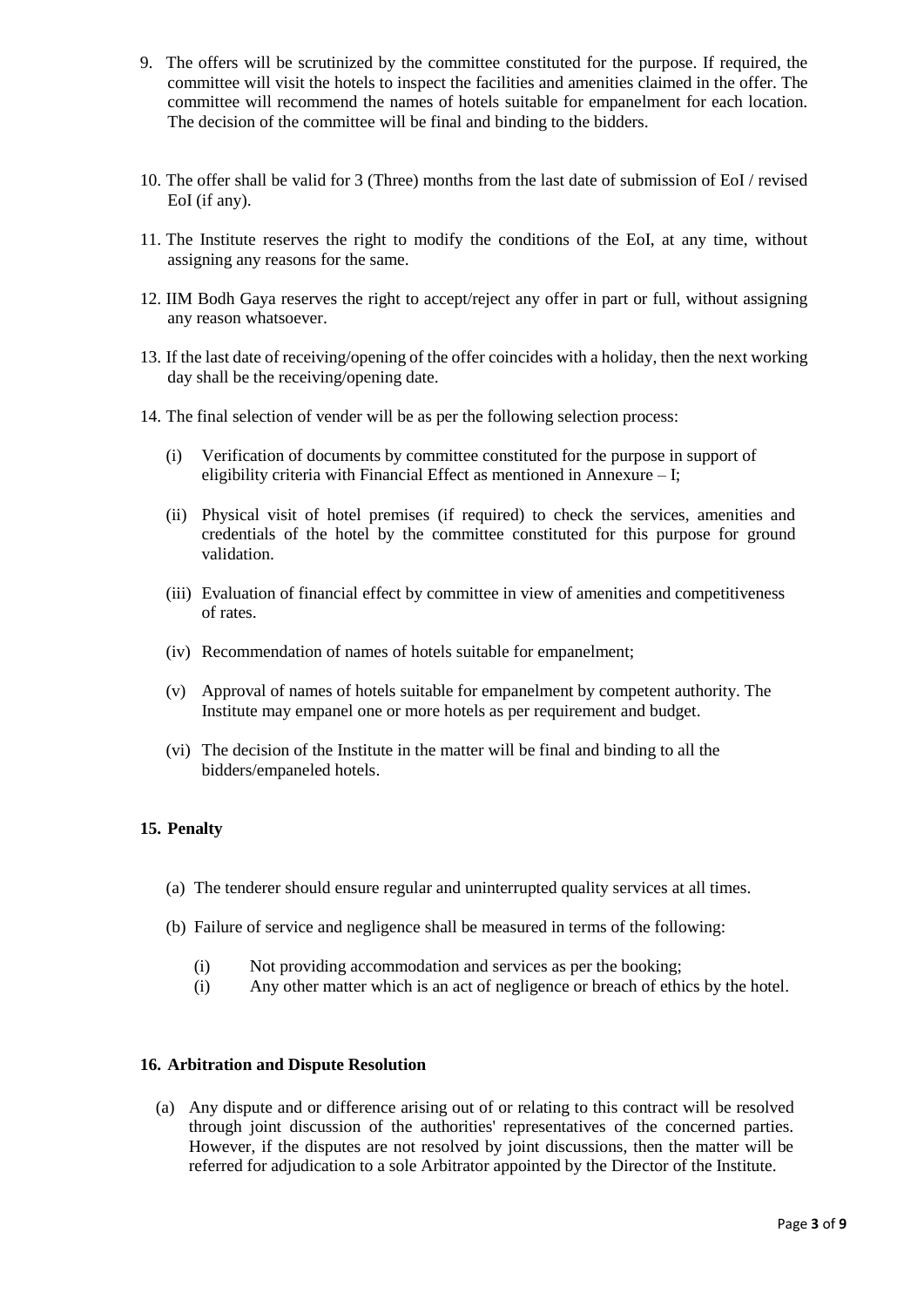(b) The award of the sole Arbitrator shall be final and binding on all the parties. The arbitration proceeding's shall be governed by Indian Arbitration and Conciliation Act 1996 as amended from time to time. The cost of Arbitration shall be borne by the respective parties in equal proportions. During the pendency of the arbitration proceeding and currency of contract, neither party shall be entitled to suspend the work/service to which the dispute relates on account of the arbitration and payment to the contractor shall continue to be made in terms of the contract. Arbitration proceedings will be held at Bodh Gaya only.

# **17. Jurisdiction of Court**

The courts at Gaya, shall have the exclusive jurisdiction to try all disputes, if any, arising out of this agreement between the parties.

> Chief Administrative Officer Indian Institute of Management Bodh Gaya Magadh University Campus, Bodh Gaya, Gaya, Bihar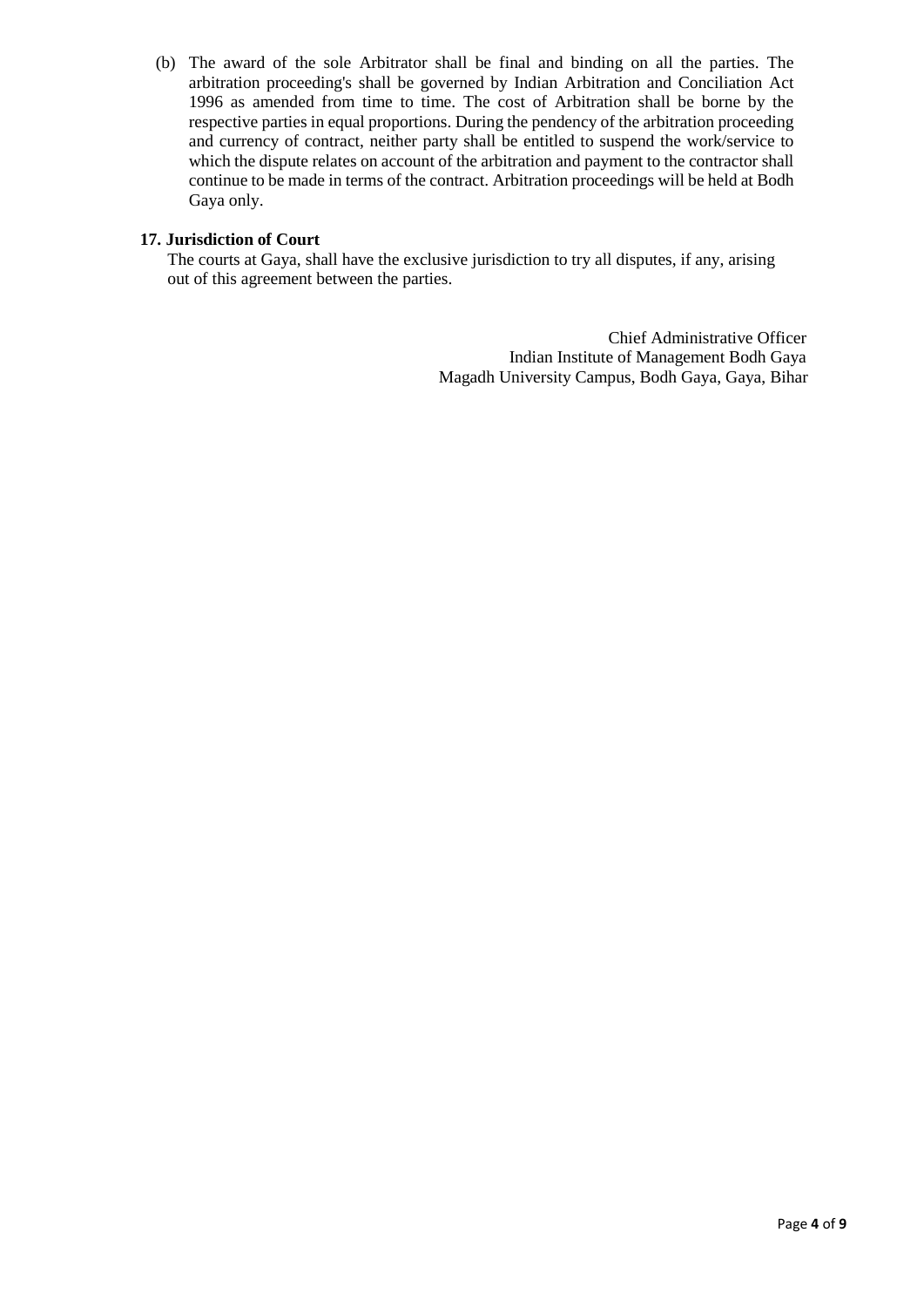# **Annexure -I Bidder's Profile with Financial Effect**

Expression of Interest submitted in response to enquiry notification issued by the Indian Institute of Management Bodh Gaya for Empanelment of Hotel for accommodation & Conferences/Seminars at Bodh Gaya.

| Sr.<br>No.       | <b>Particulars</b>                                                                                                                                                                    | <b>Description in details</b>                                                                                                                                                                                                                                                                                                                                                          |
|------------------|---------------------------------------------------------------------------------------------------------------------------------------------------------------------------------------|----------------------------------------------------------------------------------------------------------------------------------------------------------------------------------------------------------------------------------------------------------------------------------------------------------------------------------------------------------------------------------------|
| 1.               | Name of the Hotel                                                                                                                                                                     |                                                                                                                                                                                                                                                                                                                                                                                        |
| $\overline{2}$ . | Complete Contact details of Authorized<br>Person of Hotel, including name, address,<br>telephone, mobile number, Email id,<br>website (if any)                                        |                                                                                                                                                                                                                                                                                                                                                                                        |
| 3.               | EoI for Hotel Situated at                                                                                                                                                             |                                                                                                                                                                                                                                                                                                                                                                                        |
| $\overline{4}$ . | Complete Postal Address with Tel. No.,<br>Fax/Email                                                                                                                                   |                                                                                                                                                                                                                                                                                                                                                                                        |
| 5.               | Year of Registration / Establishment of<br>Hotel                                                                                                                                      | Please enclose self-attested copy of required<br>documents- in case of Proprietor - Registration<br>with Shop & Establishment Authorities or<br>equivalent authorities, in case of Partnership -<br>Partnership Deed, In case of company -<br>Certificate of Registration and Memorandum of<br>Association or any other document required for<br>registration of hotel.                |
| 6.               | PAN No                                                                                                                                                                                | (enclose copy)                                                                                                                                                                                                                                                                                                                                                                         |
| 7.               | Please enclose copy of last three years of<br>IT return / acknowledgement                                                                                                             | 2017-18<br>2018-19<br>2019-20                                                                                                                                                                                                                                                                                                                                                          |
| 8.               | Please enclose copy of annual accounts<br>(Balance Sheets and Profit & Loss<br>Account) for last three Financial Years                                                                | 2017-18<br>2018-19<br>2019-20                                                                                                                                                                                                                                                                                                                                                          |
| 9.               | Service Tax Registration No./GST/CST                                                                                                                                                  |                                                                                                                                                                                                                                                                                                                                                                                        |
|                  | No-----------------------------                                                                                                                                                       | (enclose copy)                                                                                                                                                                                                                                                                                                                                                                         |
| 10.              | Details of Health/Food License No.                                                                                                                                                    | (enclose copy)                                                                                                                                                                                                                                                                                                                                                                         |
| 11.              | Details of any other license required to<br>run the hotel (please specify)                                                                                                            | Name of License<br>Name of License<br>Name of License<br>(enclose copy)                                                                                                                                                                                                                                                                                                                |
| 12.              | Preferably, the bidders should have<br>following in room amenities and services.<br>Please specify availability of these<br>amenities and facilities by writing Yes/No<br>against it. | a) News Paper<br>Yes / No<br>Tea/Coffee Maker with Accompaniments<br>b)<br>Yes / No<br>c) Mineral Water facility (daily two bottles<br>of at least 200 ml) Yes / No<br><b>Standard Toiletries</b><br>d)<br>Soap Yes / No<br>(i)<br>Tooth Paste Yes / No<br>(ii)<br>Tooth Brush Yes / No<br>(iii)<br>Comb Yes / No<br>(iv)<br>Bath Towel Yes / No<br>(v)<br>Hand Towel Yes / No<br>(vi) |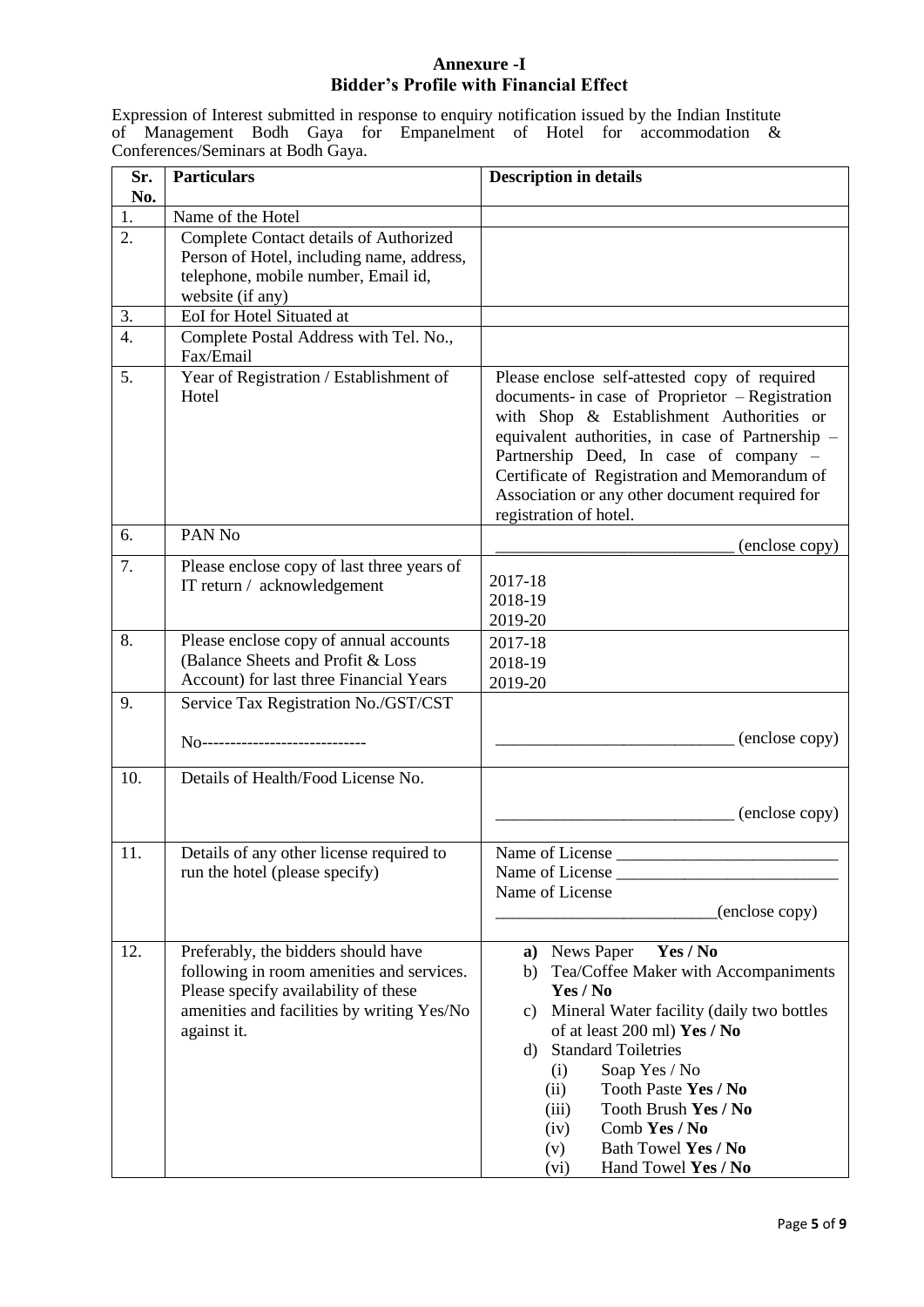|     |         |                                                        |        | e)<br>f)<br>g)<br>h)<br>$\mathbf{i}$<br>j)<br>$\bf k)$<br>$\left( \right)$<br>n)<br>p)<br>q)<br>r)<br>s)<br>t)<br>u)<br>X)<br>y) | (vii)<br>(viii)<br>(ix)<br>(x)<br>$(x_i)$<br>(xii)<br>(xiii)<br>(xiv)<br>(xv)<br>(xvi)<br>Yes / No<br>Table) Yes / No<br>Station | Toilet Roll Yes / No<br>Shampoo Yes / No<br>Sewing Kit Yes / No<br>Shower Cap Yes / No<br>Shower Gel Yes / No<br>Shaving Kit Yes / No<br>Moisturiser<br>Yes / No<br>Shoe Shiner<br>Yes / No<br>Room Slippers Yes / No<br>Any other please specify<br>Press Iron & Stand Yes / No<br>Daily Housekeeping of room Yes / No<br>24 Hrs Room Service Yes / No<br>24 Hrs Hot and Cold Service Yes / No<br>24 Hrs power backup for all amenities<br>Restaurant/Dining facility Yes / No<br>In Home Laundry facility Yes / No<br>Digital Locker Yes / No<br>m) Unlimited Wi-fi/Internet Service Yes / No<br>Conference hall with the seating capacity<br>of 40 in cluster style seating (Round<br>o) Conference Hall equipped with Audio $\&$<br>Visual facility Yes / No<br>Doctor on emergency Yes / No<br>Parking facility for Guest Yes / No<br>TV with cable connection in r Yes / No<br>Refrigerator Yes / No<br>Complimentary Airport & Railway<br>Station Transfer Facility Yes / No<br>Distance in Kilometers from Railway<br>v) Distance in Kilometers from Bus Depot<br>w) Distance in Kilometers from Airport<br>Distance in Kilometers from IIM<br>Bodhgaya present campus<br>Any other facility (Please specify). |  |
|-----|---------|--------------------------------------------------------|--------|----------------------------------------------------------------------------------------------------------------------------------|----------------------------------------------------------------------------------------------------------------------------------|------------------------------------------------------------------------------------------------------------------------------------------------------------------------------------------------------------------------------------------------------------------------------------------------------------------------------------------------------------------------------------------------------------------------------------------------------------------------------------------------------------------------------------------------------------------------------------------------------------------------------------------------------------------------------------------------------------------------------------------------------------------------------------------------------------------------------------------------------------------------------------------------------------------------------------------------------------------------------------------------------------------------------------------------------------------------------------------------------------------------------------------------------------------------------------------------------------------------|--|
|     |         |                                                        |        |                                                                                                                                  |                                                                                                                                  |                                                                                                                                                                                                                                                                                                                                                                                                                                                                                                                                                                                                                                                                                                                                                                                                                                                                                                                                                                                                                                                                                                                                                                                                                        |  |
| 13. |         | <b>Category of Rooms with Complimentary Breakfast:</b> |        |                                                                                                                                  |                                                                                                                                  |                                                                                                                                                                                                                                                                                                                                                                                                                                                                                                                                                                                                                                                                                                                                                                                                                                                                                                                                                                                                                                                                                                                                                                                                                        |  |
|     | Sl. No. | <b>Room Category</b>                                   | taxes) | Offered Rate for<br>Single Occupancy<br>(Inclusive of all                                                                        |                                                                                                                                  | <b>Offered Rate for</b><br>Double Occupancy<br>(Inclusive of all<br>taxes)                                                                                                                                                                                                                                                                                                                                                                                                                                                                                                                                                                                                                                                                                                                                                                                                                                                                                                                                                                                                                                                                                                                                             |  |
|     |         |                                                        |        |                                                                                                                                  |                                                                                                                                  |                                                                                                                                                                                                                                                                                                                                                                                                                                                                                                                                                                                                                                                                                                                                                                                                                                                                                                                                                                                                                                                                                                                                                                                                                        |  |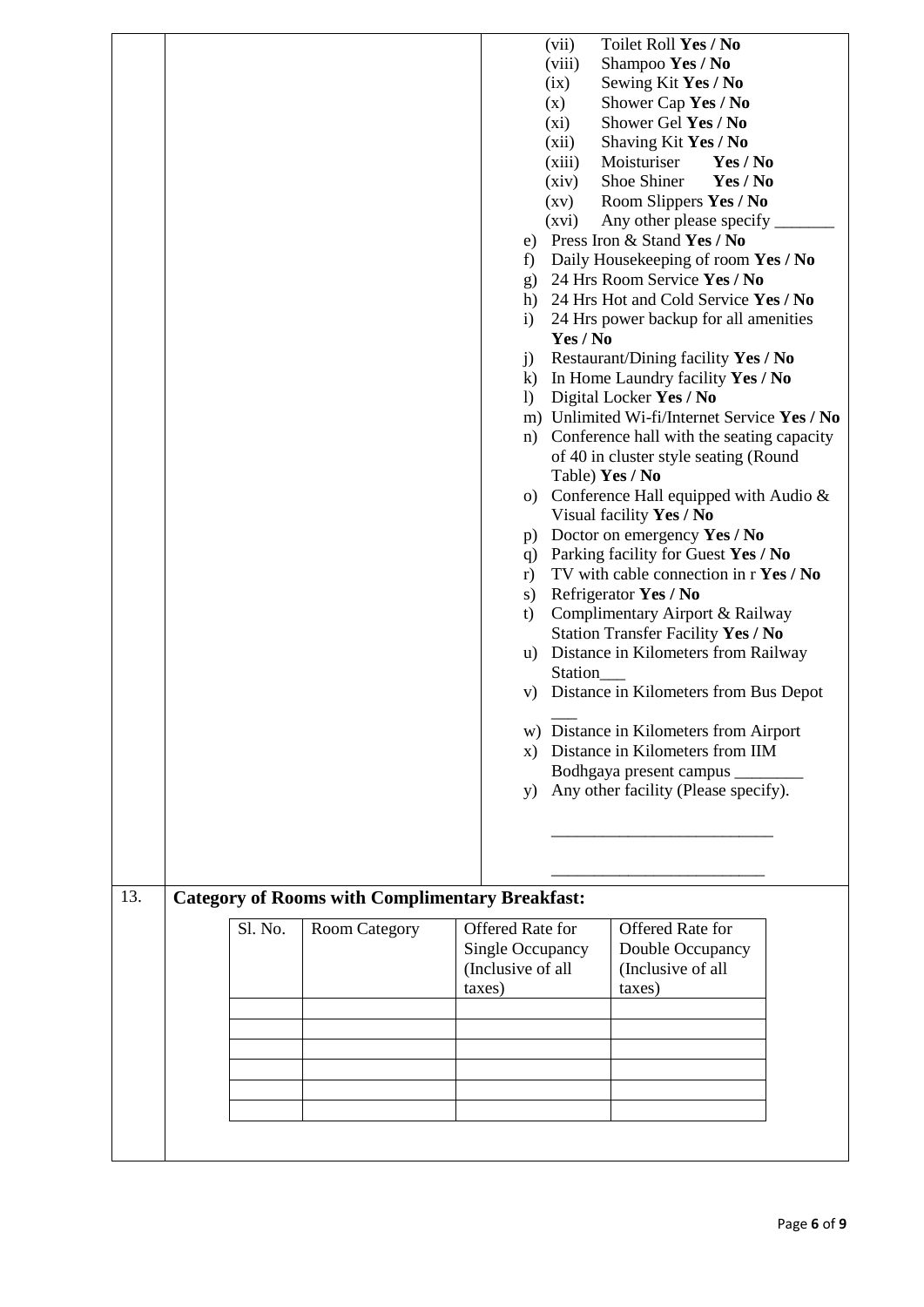| 14. | Capacity of the conference halls:                                                                                                                                                                                                                                                                                         |                                                                                                                         |  |  |  |  |
|-----|---------------------------------------------------------------------------------------------------------------------------------------------------------------------------------------------------------------------------------------------------------------------------------------------------------------------------|-------------------------------------------------------------------------------------------------------------------------|--|--|--|--|
|     | Maximum in Cluster Style Seating :                                                                                                                                                                                                                                                                                        |                                                                                                                         |  |  |  |  |
|     | Maximum in Theater Style Seating:                                                                                                                                                                                                                                                                                         |                                                                                                                         |  |  |  |  |
|     | Minimum in Cluster Style Seating:                                                                                                                                                                                                                                                                                         |                                                                                                                         |  |  |  |  |
|     | Minimum in Theater Style Seating :                                                                                                                                                                                                                                                                                        |                                                                                                                         |  |  |  |  |
|     |                                                                                                                                                                                                                                                                                                                           |                                                                                                                         |  |  |  |  |
| 15. | <b>Conference/Seminars Package</b>                                                                                                                                                                                                                                                                                        | Package Rate (Per Day) for following :                                                                                  |  |  |  |  |
|     | 1. Residential<br>Accommodation<br>a.<br>b. All three meals including                                                                                                                                                                                                                                                     | Per Pax Rates with<br>No. of<br>Accommodation (Incl. of all taxes)<br>Pax<br>Double<br>Single<br>Occupancy<br>Occupancy |  |  |  |  |
|     | conference lunch & Dinner<br>c. Two Time Tea/Coffee with<br>cookies<br>Audio/Visual Facility with Mics<br>d.<br>Drinking water facility at the<br>e.<br>conference venue<br>Seating Style – Cluster Type<br>f.<br>(Round Table)                                                                                           | $10-19$<br>20-29<br>30-39<br>40 &<br>above                                                                              |  |  |  |  |
|     | 2. Non-Residential<br>One Meal (conference lunch or<br>a.<br>Dinner)<br>b. Two Time Tea/Coffee with<br>cookies<br>c. Audio/Visual Facility with Mics<br>Drinking water facility at the<br>d.<br>conference venue<br>Seating Style - Cluster Type<br>e.<br>(Round Table)<br>Please enclose the Lunch & Dinner<br>❖<br>Menu | No. of Pax<br>Per Pax Rates<br>(Incl. of all taxes)<br>$10-19$<br>20-29<br>30-39<br>40 & above                          |  |  |  |  |
| 16. | Enclosure brochure of your hotel (if any).                                                                                                                                                                                                                                                                                |                                                                                                                         |  |  |  |  |

Date: Signature & Seal of the Applicant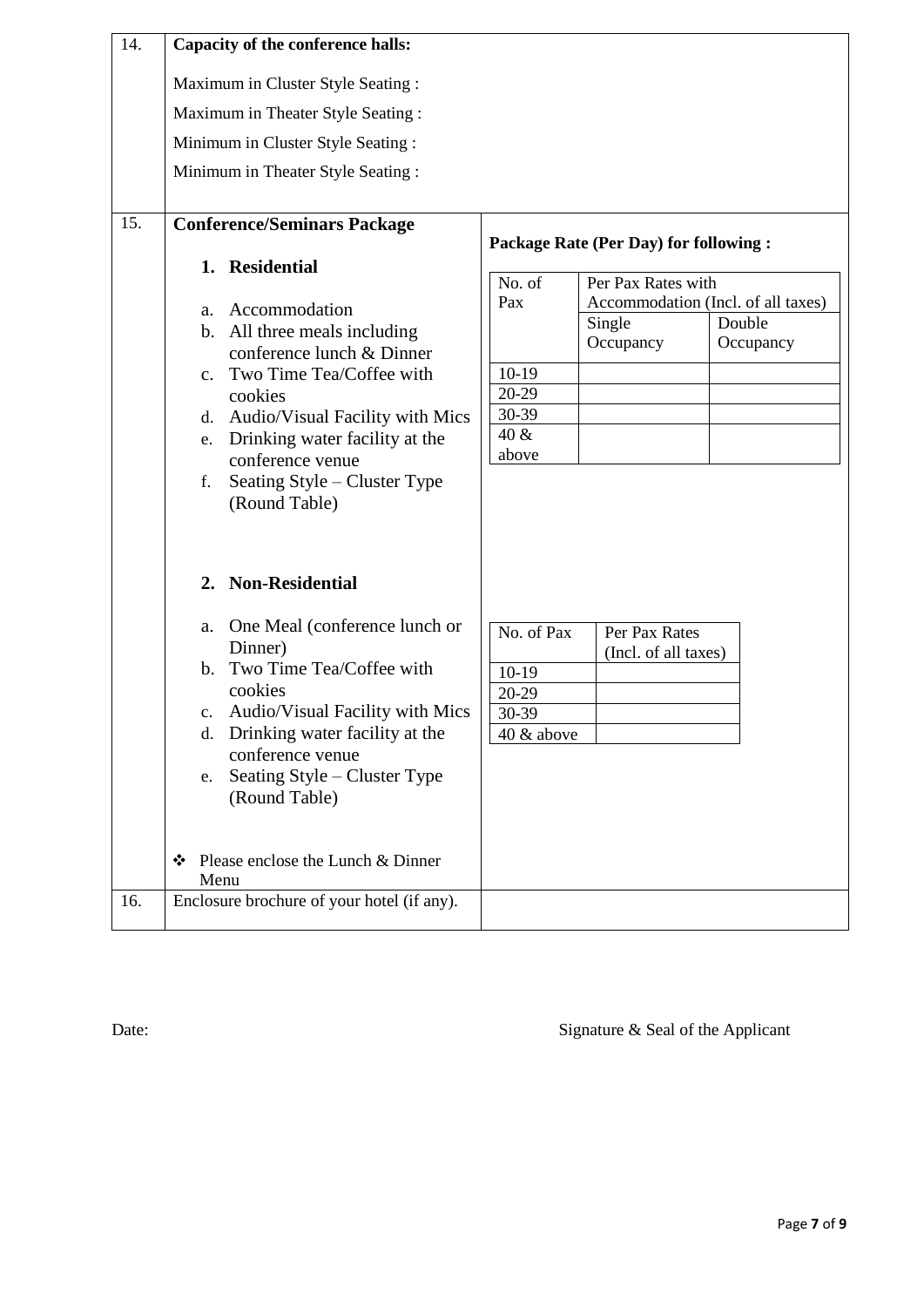# **Annexure-II UNDERTAKING (ON LETTER-HEAD OF THE HOTEL)**

To Indian Institute of Management Bodh Gaya Magadh University Campus, Bodh Gaya, Gaya-824234, Bihar, India.

Name of the Hotel

Name of the Bidder\_\_\_\_\_\_\_\_\_\_\_\_\_\_\_\_\_\_\_\_ Due date: \_\_\_\_\_\_\_\_\_\_\_\_\_\_\_\_

Sir,

1. This is to certify that I/We before signing this bid have read and fully understood all the terms and conditions and instructions contained therein and undertake myself/ourselves abide by the said terms and conditions of the EoI.

2. I/We shall provide quality hotel accommodation to the Institute with amenities as mentioned in our technical bid.

(Signature of the Bidder)

Name and Address of the Bidder

Telephone Number